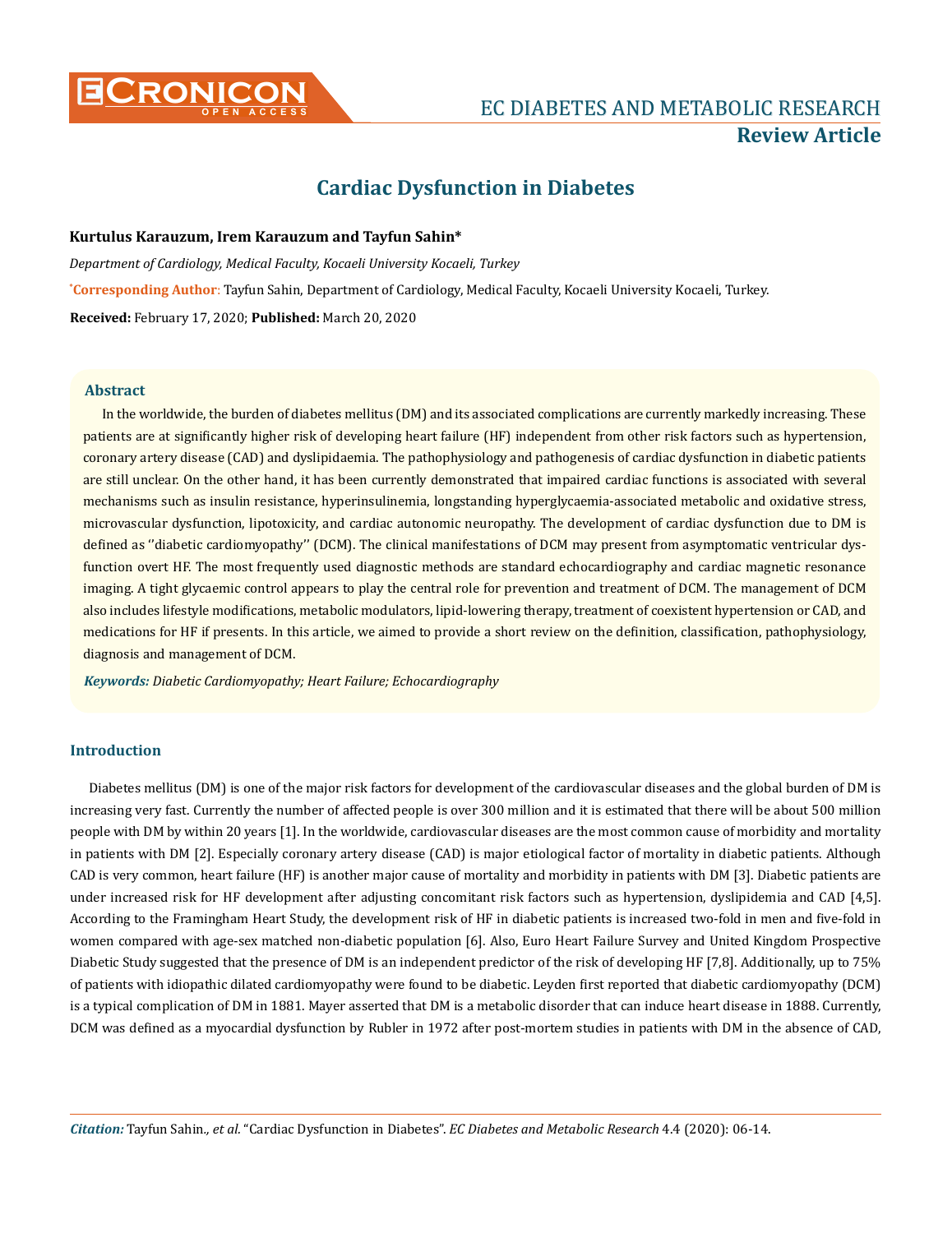valvular heart diseases, hypertension, and use of alcohol [9]. DCM is characterized by increased interstitial fibrosis in cardiomyocytes and left ventricular (LV) hypertrophy, which are both cause myocardial dysfunction [10]. It is associated with both type 1 and type 2 DM and presents as by diastolic and systolic dysfunction [11]. Although it is not seen rare, diagnosis of DCM is difficult in the daily clinical practice. Echocardiography and cardiac magnetic resonance imaging (MRI) are usually used in the diagnostic work-up. HF due to DCM leads to poor morbidity and mortality. Also, DCM complicates the management of DM by affecting the pharmacokinetics of anti-diabetic medications. Therefore, early diagnosis of DCM is very important for the disease management. However, DCM is still underdiagnosed and poorly understood by most physicians, even cardiologists and diabetologists. In this context, we focus definition, classification, pathophysiology, diagnosis and management of DCM in this review.

## **Pathophysiology**

The pathophysiological mechanisms of DCM could not been completely explained yet. There are many complex factors which involve in the process of development of DCM. Common pathophysiological mechanisms including microvascular dysfunction, alterations in the renin-angiotensin-aldosterone system (RAAS), subcellular component abnormalities, metabolic disturbances, and maladaptive immune responses play crucial roles in the development of DCM as a result of insulin resistance, hyperglycemia and hyperlipidemia (Figure 1) [12,13]. As a result of this pathological processes, diastolic dysfunction and cardiac hypertrophy develop in the early-stage, and systolic functions impair in the late stages.



*Figure 1: Pathophysiologic mechanisms of diabetic cardiomyopathy.*

*AGE: Advanced Glycation End-Products; PARP: Poly-Adenosine Diphosphate Ribose Polymerase, PDH: Pyruvate Dehydrogenase; RAAS: Renin-Angiotensin-Aldosterone System; ROS: Reactive Oxygen Species; TGF-1: Transforming Growth Factor-1.*

07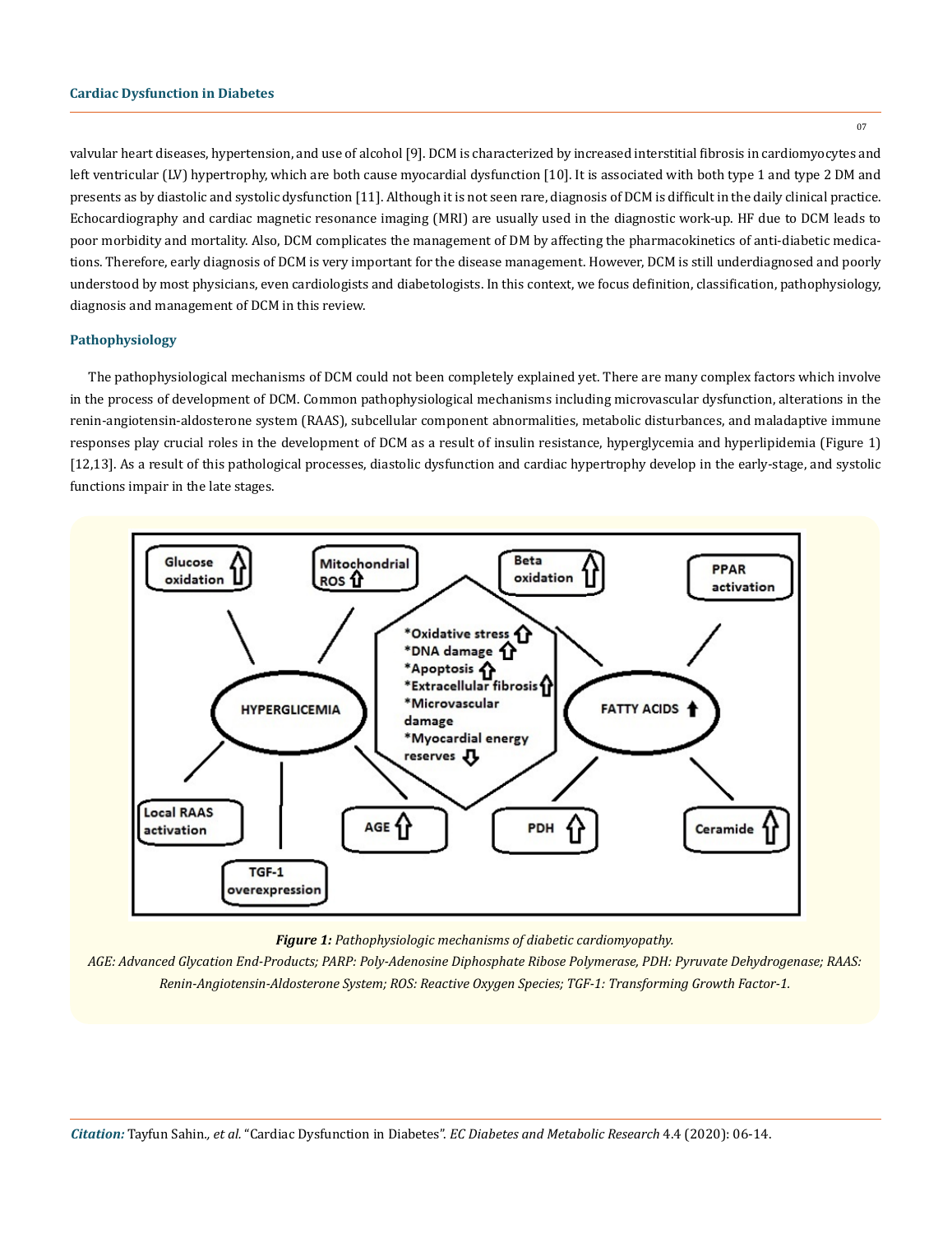#### **Hyperglycemia and hyperinsulinemia**

Hyperglycemia is considered to be a central trigger in the pathophysiology of DCM, because it causes many molecular and metabolic changes in cardiomyocytes [14]. Increased glucose metabolism due to hyperglycemia leads to an increase in oxidative stress by exacerbating glucose oxidation and mitochondrial generation of reactive oxygen species (ROS) [15]. Increased oxidative stress and ROS cause cellular DNA damage and accelerate cardiomyocyte apoptosis. Also, oxidative stress leads to myocardial dysfunction and fibrosis by inducing of production of super oxides in the mitochondrial respiratory chain. In addition, oxidative stress-induced DNA damage and increased ROS activate poly ADP ribose polymerase (PARP) as a reparative enzyme [16]. PARP mediates the ribosylation and inhibition of glyceraldehyde phosphate dehydrogenase, redirecting glucose metabolism from its usual glycolytic pathway to an alternative biochemical pathway that results in the development of many mediators and causes hyperglycemia-induced cellular injury. These include increased in advanced glycation end product (AGE) levels, hexosamine and activation of protein kinase C. The increased AGEs due to persistent hyperglycemia may cause to increase arterial and myocardial stiffness, endothelial dysfunction and atherosclerosis by the alter structural proteins [17]. Intracellular and extracellular proteins, such as collagen and elastin are particularly vulnerable to accumulation of AGE crosslink. AGEs can easily make covalent crosslink with extra- and intracellular proteins and in this way, they change the structure and function of these proteins.

The crosslinks including collagen and elastin results increased myocardial stiffness and impaired cardiac relaxation. AGEs also induce intracellular oxidative stress which can cause to cellular damage. Additionally, activation of local RAAS due to hyperglycemia contributes to cardiomyocyte fibrosis and necrosis [18,19]. Hyperinsulinemia which maintains glucose homeostasis, promotes cellular hypertrophy by binding to the insulin-like growth factor receptor. Also, hyperinsulinemia activate multiple transcription factors that regulate extracellular and intracellular protein expression. This activation of such transcription factors stimulate overexpression of transforming growth factor-1 by cardiac fibroblasts, resulting fibrous tissue deposition and extracellular matrix synthesis in cardiomyocytes [20].

#### **Cardiac lipotoxity**

Abnormal lipid metabolism often play an important role in the process of cardiac structural alterations in diabetic patients. Cardiomyocytes use both glucose metabolism and free fatty acids (FFA) in equivalent ratios for the energy requirement. Because of decreased glucose transporter proteins, glucose use markedly reduces, FFA uptake of cardiomyocytes increase and also energy production of the heart shifts to beta-oxidation of FFA [21]. The development of mitochondrial uncoupling due to increased FFA oxidation causes to contractile dysfunction and decreased myocardial energy reserves. FFAs reduce the activation of pyruvate dehydrogenase enzyme and this may results accelerated cardiomyocytes apoptosis by accumulation of glycolytic intermediate substances [22]. Also, using FFAs for adenosine triphosphate metabolism requires more oxygen that results in more toxic productions which cause myocyte dysfunction and impaired myocardial mechanisms. Additionally, in diabetes, some lipid metabolites such as diacylglycerols and ceramides impair insulin metabolic signalling further promoting cardiac dysfunction. Abnormal accumulation of lipids and lipid metabolites contributes to cardiac insulin resistance, reduced bioavailable nitric oxide (NO), inflammation, fibrosis and diastolic dysfunction [23].

#### **Microvascular dysfunction**

Many anatomical and functional alterations is often seen in coronary vascular bed in diabetic patients. Major pathophysiological changes due to hyperglycemia and hyperinsulinemia are in impairment of the NO production, increased production of vasoconstrictor prostaglandins, glycated proteins, endothelium adhesion molecules, and platelet and vascular growth factors, which increase vasomotor tone and vascular permeability, growth and remodelling [24]. The microangiopathic changes including basal membrane and arteriolar thickening, capillary microaneurysm, and reduced capillary density, which results periarterial fibrosis and focal subendothelial proliferation in diabetics [25]. All of these changes result in myocardial and ventricular hypertrophy, impairment coronary collateral circulation,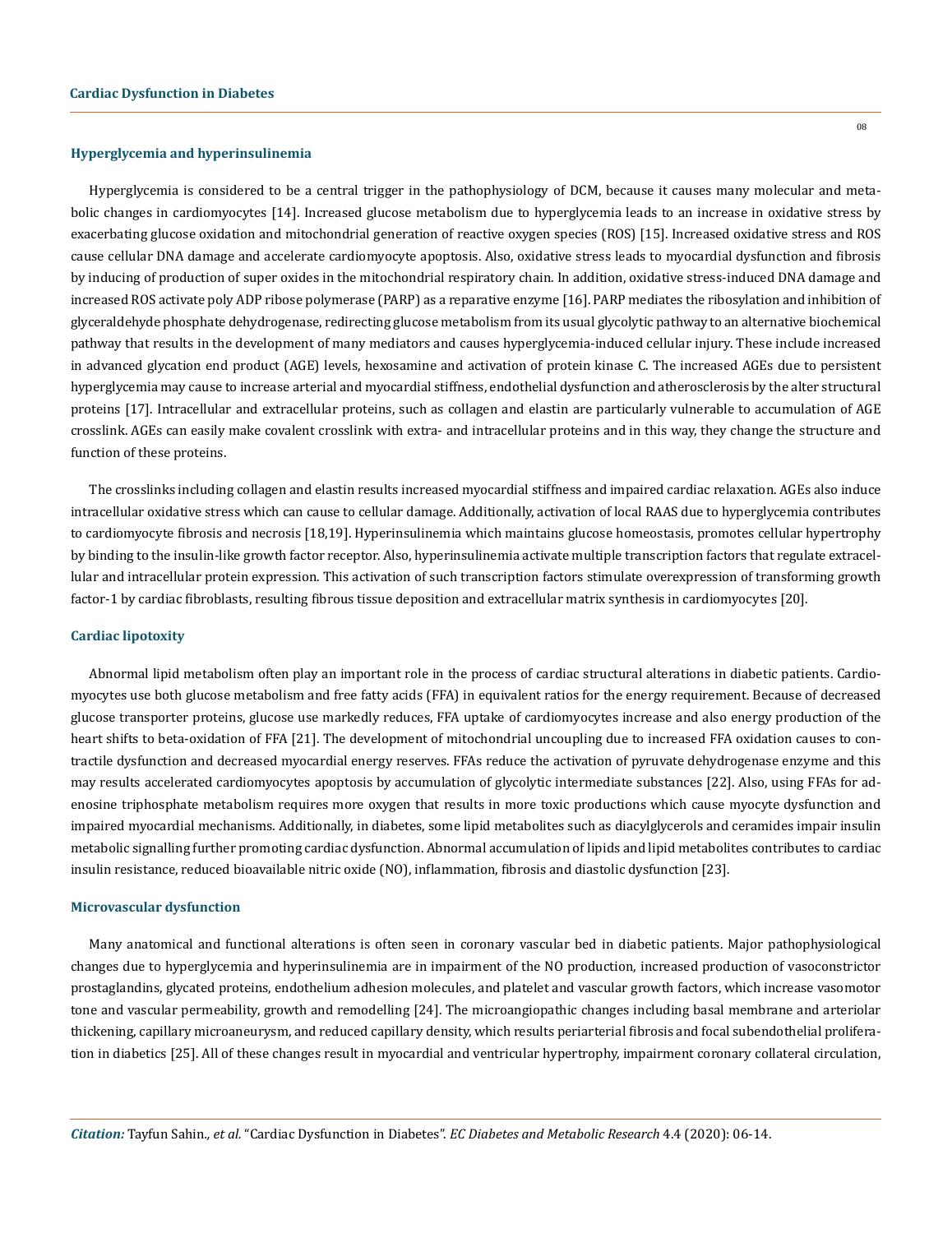#### **Cardiac Dysfunction in Diabetes**

and accelerated distal atherosclerosis in coronary arteries, as a result of endothelial dysfunction. These results play crucial role in the pathogenesis of DCM.

#### **Impaired copper metabolism**

In diabetic patients particularly who have microvascular complications and hypertension, serum copper levels are markedly increased. The main cooper-binding proteins are ceruloplasmin and albumin in plasma. Hyperglycemia and hyperinsulinemia reduce the copperbinding properties of these proteins and as a result of this, copper levels increase in the extracellular matrix [26]. Additionally, glycated proteins have an increased affinity toward copper. Markedly increased levels of copper in the extracellular matrix is considered to stimulate the oxidation-reduction system, which leads to increase oxidative stress [13]. Therefore, production of toxic free radicals increase and this causes to myocardial structure changes and dysfunction by increased myocyte apoptosis and fibrosis.

#### **Cardiac autonomic neuropathy**

Cardiac autonomic neuropathy (CAN) is one of the most dangerous complications of diabetes. Impairment of sympathetic innervations and adrenergic receptor expression and altered myocardial catecholamine levels are main pathophysiological changes of diabetic cardiac autonomic neuropathy process. These changes present clinically as resting tachycardia, orthostasis, exercise intolerance, and silent myocardial ischemia in patients. CAN is seen in 17 - 22% of patients with DM and strongly associated with morbidity and mortality. CAN basically impair the balance of autonomic nervous system that results in loss of heart rate variability and abnormalities in microvascular physiology [27]. Sympathetic denervation causes myocardial dysfunction by decreasing myocardial perfusion which leads to ischemia and necrosis. Also, alterations in myocardial autonomic neurotransmitter levels and beta receptor regulation contribute to cardiomyocyte apoptosis and fibrosis that leads to systolic and diastolic dysfunction [27].

#### **Diagnosis**

Early diagnosis of the cardiac involvement in patients with DM is very important, because development of heart failure worsens the prognosis. Although overt DCM takes many years to develop, cardiac abnormalities can be determined with echocardiography or cardiac MRI at the early stages before any heart failure clinic onset [28]. There are a useful four-stage classification of DCM, including clinical features, echocardiographic changes, and serum markers for diagnosis and classification in clinical practice (Table 1) [29]. The detection of myocardial dysfunction and the exclusion of coexistent factors such as hypertension and age, that causes similar myocardial abnormalities are crucial two components in the clinical diagnosis of DCM. Evidences of diastolic dysfunction and LV hypertrophy in the echocardiography and cardiac MRI, are essential to consider the diagnosis of DCM, but they are not specific for DCM. The diastolic functions are evaluated with strain rate imaging, Doppler studies of transmittal velocities, mitral flow patterns and mitral annulus velocities by tissue Doppler imaging in the echocardiographic examination. Echocardiographic findings at rest may be completely normal especially in the early-stage of DCM. Therefore, when typical echocardiographic changes of DCM are not seen at rest, in cases of high clinical suspicion echocardiographic assessment should be performed during exercise stress test. In echocardiographic assessment, also LV relaxation impairs, early diastolic filling decrease, atrial filling deceleration time and isovolumetric relaxation time increases, which are indicators of diastolic dysfunction [30]. Systolic dysfunction may develop very late even in subsequent years after early basic pathologic changes such as diastolic dysfunction and cardiac hypertrophy. It has been demonstrated that, a shortened ejection period and prolonged prerejection performance are associated with reduced resting LV ejection fraction (LVEF) and impaired systolic function in diabetic patients regardless of HF clinic [31]. Additionally, it is known that diabetic patients have a poor LVEF response to exercise, which shows a decreased cardiac reserve [31]. However, there have been reports of early LV systolic dysfunction with normal LVEF in diabetic patients. Assessment of systolic functions with advanced techniques such as strain, strain rate and myocardial tissue Doppler velocity may detect preclinical systolic abnormalities in these patients. Cardiac MRI is gold standard for cardiac dimensions, volume measurements and contractile functions, regardless of patient body habitus or echocardiographic window. Cardiac MRI also give important information's about LV filling features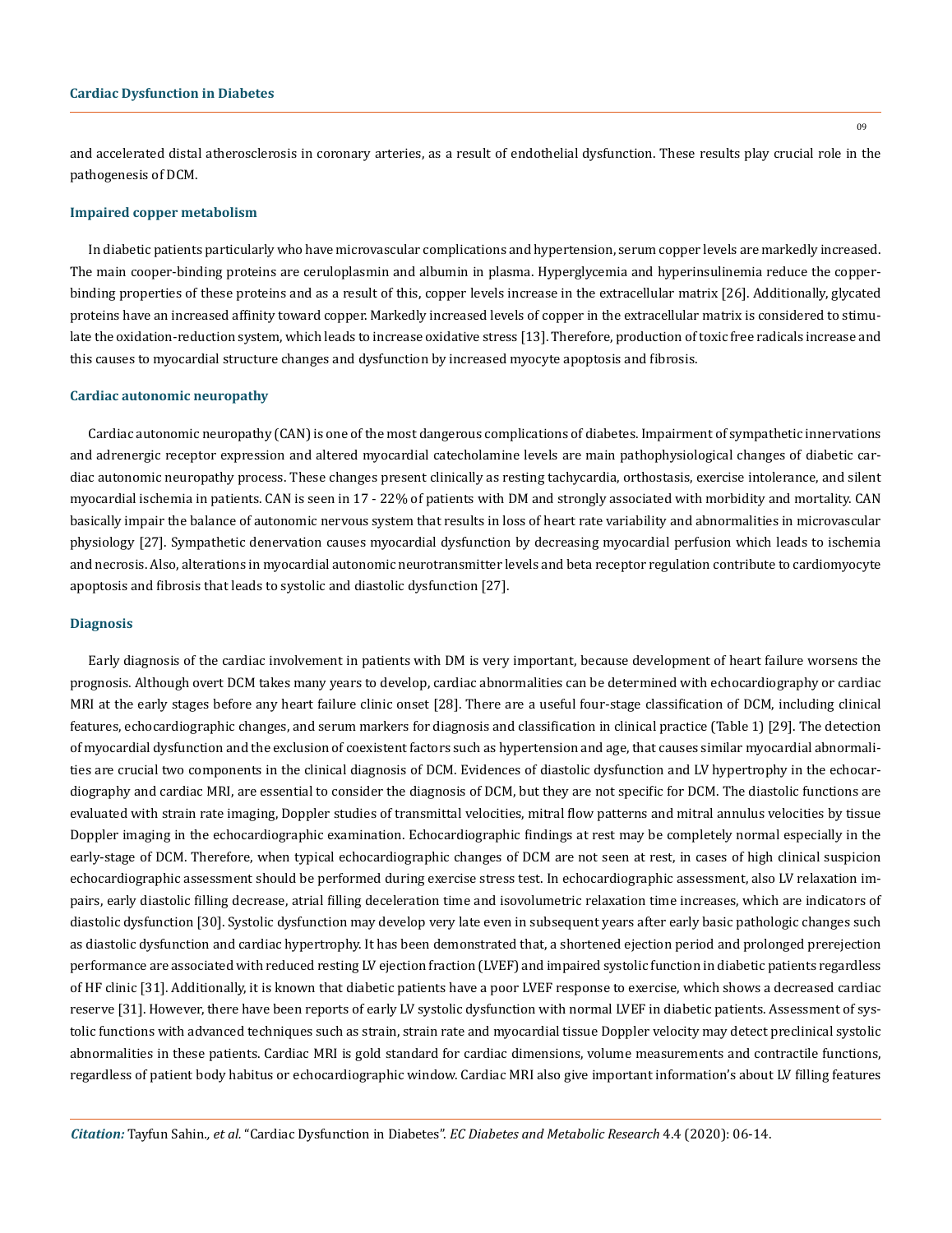# **Cardiac Dysfunction in Diabetes**

and novel functional and morphological parameters assessments such as demonstration of fatty or fibrosis infiltrates [14]. These useful diagnostic tools are not available by echocardiography. Therefore, DCM has been diagnosed easier and broader with more frequent use of cardiac MRI. In this context, cardiac MRI provide a very valuable data particularly in the detection of early-stage of DCM compared with echocardiography. Also, resting electrocardiogram (ECG) may be useful in the diagnosis of DCM. It has been demonstrated that a poor Rwave progression which is defined as an R wave < 3mm in V1 - 3 derivations in resting basal ECG of diabetic patients appears to use as a diagnostic marker of DCM after excluding all the other pathologies which may cause similar ECG findings [32].

|                            | <b>NYHA</b> classification | <b>Metabolic</b><br>status | <b>Echo and coronary</b><br>angiography                                     | <b>DM-related</b><br>complications | <b>Serum markers</b> |
|----------------------------|----------------------------|----------------------------|-----------------------------------------------------------------------------|------------------------------------|----------------------|
| <b>Stage 1 DCM</b>         | NYHA I                     | Metabolic                  | Increased LV mass,                                                          |                                    | NTproBNP             |
| Diastolic dys-<br>function |                            | syndrome;<br>Impaired      | diastolic dysfunction,<br>decreased tissue velo-<br>cities, normal EF       |                                    | MMP-3                |
|                            |                            | glucose                    |                                                                             |                                    | Osteopontin          |
| Hypertrophy                |                            | tolerance                  |                                                                             |                                    | Glucose              |
|                            |                            |                            |                                                                             |                                    | Lipid profile        |
|                            |                            |                            |                                                                             |                                    | HbA1c                |
| <b>Stage 2 DCM</b>         | <b>NYHAII</b>              | Chronic                    | Increased LV mass and                                                       |                                    | NTproBNP             |
| Systolic dysfun-<br>ction  |                            | hyperglice-<br>mia         | wall thickness, diasto-<br>lic and systolic dysfun-<br>ction (EF<50%), mild |                                    | MMP-3                |
|                            |                            |                            | dilatation                                                                  |                                    | Osteopontin          |
| Dilatation                 |                            |                            |                                                                             |                                    | Glucose              |
|                            |                            |                            |                                                                             |                                    | Lipid profile        |
|                            |                            |                            |                                                                             |                                    | HbA1c                |
| <b>Stage 3 DCM</b>         | NYHA II-III                | Insulin                    | Diastolic and mild                                                          | Micro an-                          | NTproBNP             |
| Systolic dysfun-<br>ction  |                            | resistance,<br>DM with     | systolic dysfunction,<br>dilatation                                         | giopathic<br>complications,        | MMP-3                |
| Dilatation                 |                            | microan-<br>giopathic      |                                                                             | Arterial hyper-<br>tension         | Osteopontin          |
|                            |                            | complicati-<br>ons         |                                                                             |                                    | Glucose              |
| Arterial hyper-<br>tension |                            |                            |                                                                             |                                    | Lipid profile        |
|                            |                            |                            |                                                                             |                                    | HbA1c                |
|                            |                            |                            |                                                                             |                                    | Troponins            |
| <b>Stage 4 DCM</b>         | NYHA II-IV                 | DM with                    | Moderate-severe                                                             | Macro angio-                       | NTproBNP             |
| Systolic dysfun-<br>ction  |                            | micro and<br>macroan-      | systolic dysfunction,<br>dilatation, coronary                               | pathic compli-<br>cations,         | Glucose              |
|                            |                            | giopathic<br>complicati-   | artery disease                                                              | Coronary ar-                       | Lipid profile        |
| Dilatation                 |                            | ons                        |                                                                             | tery disease                       | HbA1c                |
| Coronary artery<br>disease |                            |                            |                                                                             |                                    | Troponins            |

*Table 1: Classification of diabetic cardiomyopathy.*

*DM: Diabetes Mellitus; DCM: Diabetic Cardiomyopathy; EF: Ejection Fraction; LV: Left Ventricle; MMP-3: Metalloproteinase 3; NTproBNP: N-Terminal Pro B-Type Natriuretic Peptide; NYHA: New York Heart Association.*

*Citation:* Tayfun Sahin*., et al.* "Cardiac Dysfunction in Diabetes". *EC Diabetes and Metabolic Research* 4.4 (2020): 06-14.

10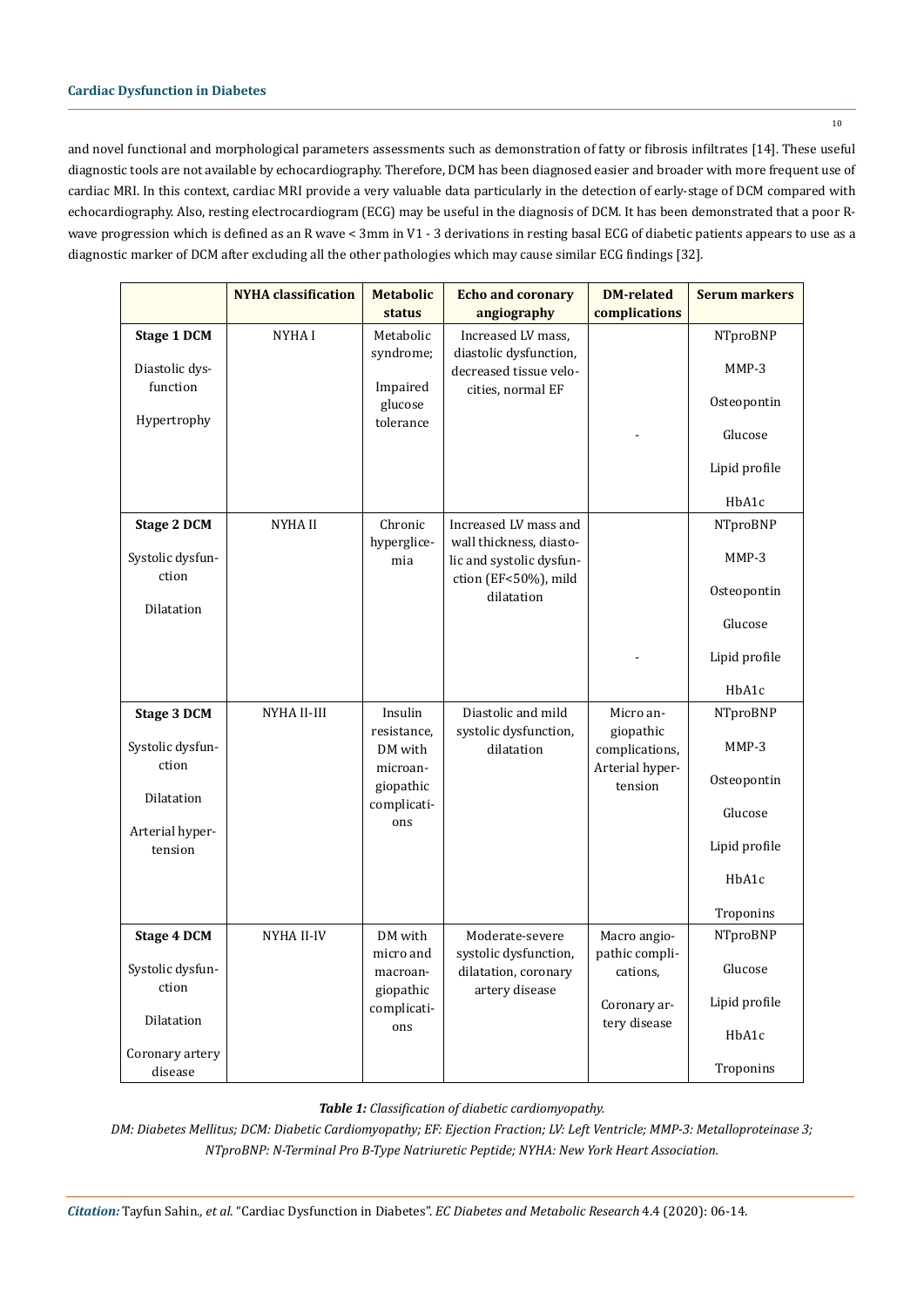## **Management**

Recently, a better understanding of the pathophysiology and pathogenesis in patients with DCM has provided improved several therapeutic options. These include lifestyle modifications, improved glycaemic control, the treatment of coexistent hypertension or CAD if present, lipid-lowering therapies, and the management of HF [33]. Weight loss, limitation of fat and total energy intake, and regular physical activity can improve metabolic abnormalities, tissue and systemic insulin resistance. In previous studies, it has been demonstrated that physical activity was associated with a significant reduction in cardiovascular disease and all-cause mortality in diabetic patients [34,35]. Healthy eating patterns that are suitable for diabetic patients may also provide similar beneficial effects as well as regular physical activity [33]. Poor glycemic control has been found associated with an increased risk cardiovascular mortality with an increase of 11% for every 1% rise HbA1c levels [36]. In addition, the degree of diastolic dysfunction was correlated with HbA1c and insulin levels. A better glycemic control has been shown that improve myocardial contractility parameters, which has been explained by more efficient myocardial energy substrate and improved microvascular perfusion. But, the beneficial effects of tight glycemic control on macrovascular outcomes are still unclear. It has been suggested that tight glycemic control markedly reduces the development risk of DCM in diabetic patients. This data supports that hyperglycemia has an important role in the pathogenesis of DCM. As a result of this, strict glycemic control seems to play a crucial role for prevention and treatment of DCM. The RAAS has an important role in the pathogenesis of complications in diabetic patients. Angiotensin-converting enzyme (ACE) inhibitors have widespread beneficial effects on microvascular and macrovascular complications in diabetes and may affect myocardial fibrosis through effects on Angiotensin II. Meta-analyses of the major ACE inhibitor studies has been demonstrated that diabetic patients achieve similar reductions in cardiovascular mortality as nondiabetic patients with LV dysfunction. It has been shown that an angiotensin receptor blocker, candesartan improved diastolic dysfunction, reduce collagen synthesis, and increase collagen degradation in asymptomatic diabetic patients [37]. Also, a study showed that aldosterone antagonist has a beneficial effect in diastolic heart failure by their beneficial effects on myocardial hypertrophy and fibrosis [38]. These results emphasize the clinical importance of inhibiting the RAAS in diabetic patients who particularly develop diastolic dysfunction. Therefore, RAAS blockers should be kept in mind for all diabetic patients to improve cardiovascular outcomes. Beta blockers (β-blockers) are very well defined in the management of HF. β-blockers improve ventricular function and patient well-being, reduce hospitalizations due to worsening HF, and increases survival [39]. A meta-analysis of the 6 main HF studies which include the CIBIS II (Cardiac insufficiency Bisoprolol study II), BEST (β-Blocker Evaluation of Survival Trial), ANZ (Australia and New Zealand) Carvedilol, Carvedilol US Trials, COPERNICUS (Carvedilol Prospective Randomized Cumulative Survival), and MERIT-HF (Metoprolol Controlled Release Randomized Intervention Trial in Heart Failure) has been demonstrated the important results in subgroup analysis of diabetic patients [40]. The pooled relative risk of the mortality in patients with DM and congestive HF on β-blocker treatment compared with placebo was 0.84 (95% CI, 0.73 - 0.96; p < 0.011). In another study, carvedilol was demonstrated to have better effects on glycemic control and insulin resistance compared with metoprolol [41]. Overall, β-blockers should be given to all diabetic patients with any evidence of HF or LV systolic dysfunction, unless specifically contraindicated or not tolerated. The use of statins reduces cardiovascular mortality and ischemic events in patients with diabetes and vascular risk factors and is beneficial even for primary prevention in patients without known cardiovascular diseases. However, there is no study which evaluates the effect of statins on prevention or treatment of DCM. Therefore, the efficacy of statins in DCM remains to be determined. Metabolic modulators such as trimetazidine, ranolazine, and resveratrol reduce cardiomyocyte apoptosis and fibrosis through improved intracellular and extracellular metabolic abnormalities. As a result of this, a better metabolic control may improve myocardial dysfunction.

#### **Conclusion**

DCM is defined as myocardial structural and functional abnormalities in the absence of hypertension, coronary artery and valvular heart disease [9]. DCM is an important but less well-recognized complication of chronic diabetes, which is associated with worse cardiovascular outcomes. The pathophysiology and pathogenesis of DCM are still unclear, although suggested mechanisms include insulin resistance, chronic hyperglycemia-associated metabolic and oxidative stress, microvascular dysfunction, lipotoxicity, and cardiac auto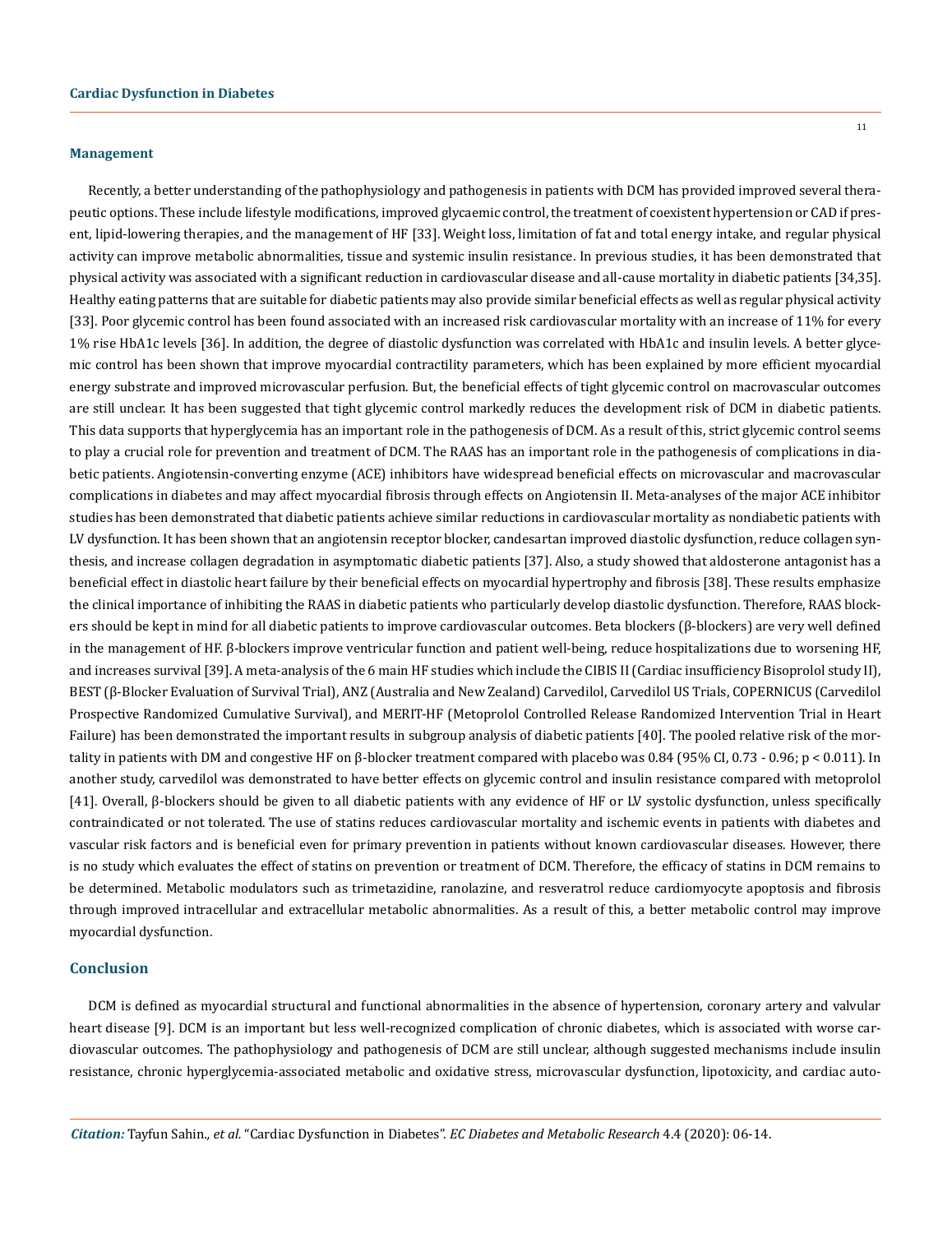nomic neuropathy [12,13]. The manifestations of DCM may vary from subclinical ventricular dysfunction overt HF. The most frequently used diagnostic methods are standard echocardiography and cardiac MRI. Although strict glycemic control seems to play the central role for prevention and treatment of DCM, the management of DCM includes changes in lifestyle, treatment of dyslipidaemia, metabolic modulators, coexistent hypertension, dyslipidaemia or CAD therapy, and medication for heart failure if develops [33]. Novel therapeutic approaches including targeting mitochondrial oxidative stress and stem cell or gene based therapy are currently studied. Further research is needed to understand the exact pathophysiological mechanisms involved in the development of DCM.

# **Bibliography**

- 1. Silink M. "Diabetes atlas foreword". International Diabetes Federation (2009).
- 2. Khavandi K., *et al*. "Diabetic cardiomyopathy- a distinct disease?" *[Best Practice and Research Clinical Endocrinology and Metabolism](https://www.sciencedirect.com/science/article/abs/pii/S1521690X08001462)* [23.3 \(2009\): 347-360.](https://www.sciencedirect.com/science/article/abs/pii/S1521690X08001462)
- 3. Cohen-Solal A., *et al*[. "Heart failure and diabetes mellitus: epidemiology and management of an alarming association".](https://pubmed.ncbi.nlm.nih.gov/18722328/) *Journal of Cardiac Failure* [14.7 \(2008\): 615-625.](https://pubmed.ncbi.nlm.nih.gov/18722328/)
- 4. Murarka S and Mohaved MR. "Diabetic cardiomyopathy". *Journal of Cardiac Failure* 16 (2010): 971-979.
- 5. Bertoni AG., *et al*[. "Diabetes and idiopathic cardiomyopathy: a nationwide case-control study".](https://pubmed.ncbi.nlm.nih.gov/14514581/) *Diabetes Care* 26.10 (2003): 2791- [2795.](https://pubmed.ncbi.nlm.nih.gov/14514581/)
- 6. Kannel WB., *et al*[. "Role of diabetes in congestive heart failure: the Framingham study".](https://pubmed.ncbi.nlm.nih.gov/4835750/) *The American Journal of Cardiology* 34.1 [\(1974\): 29-34.](https://pubmed.ncbi.nlm.nih.gov/4835750/)
- 7. Stratton IM., *et al*[. "Association of glycemia with macrovascular and microvascular complications of type 2 diabetes \(United Kingdom](https://pubmed.ncbi.nlm.nih.gov/10938048/)  [Prospective Diabetes Study 35\): prospective observetional study".](https://pubmed.ncbi.nlm.nih.gov/10938048/) *British Medical Journal* 321.7258 (2000): 405-412.
- 8. Nieminen MS., *et al*[. "EuroHeart Failure Survey II \(EHFS II\): a survey on hospitalized acute heart failure patients: description of popu](https://pubmed.ncbi.nlm.nih.gov/17000631/)lation". *[The European Heart Journal](https://pubmed.ncbi.nlm.nih.gov/17000631/)* 27.22 (2006): 2725-2736.
- 9. Rubler S., *et al*[. "New type of cardiomyopathy associated with diabetic glomerulosclerosis".](https://pubmed.ncbi.nlm.nih.gov/4263660/) *The American Journal of Cardiology* 30.6 [\(1972\): 595-602.](https://pubmed.ncbi.nlm.nih.gov/4263660/)
- 10. [Lee WS and Kim J. "Diabetic cardiomyopathy: where we are and where we are going".](https://www.ncbi.nlm.nih.gov/pmc/articles/PMC5432803/) *The Korean Journal of Internal Medicine* 32.3 [\(2017\): 404-421.](https://www.ncbi.nlm.nih.gov/pmc/articles/PMC5432803/)
- 11. [Boudina S and Abel ED. "Diabetic cardiomyopathy revisited".](https://pubmed.ncbi.nlm.nih.gov/17592090/) *Circulation* 115.25 (2007): 3213-3223.
- 12. Jia G., *et al*[. "Insulin resistance and hyperinsulinaemia in diabetic cardiomyopathy".](https://www.ncbi.nlm.nih.gov/pmc/articles/PMC4753054/) *Nature Reviews Endocrinology* 12 (2016): 144- [153.](https://www.ncbi.nlm.nih.gov/pmc/articles/PMC4753054/)
- 13. Fang ZY., *et al*[. "Diabetic cardiomyopathy: evidence, mechanisms, and therapeutic implications".](https://pubmed.ncbi.nlm.nih.gov/15294881/) *Endocrine Reviews* 25.4 (2004): 543- [567.](https://pubmed.ncbi.nlm.nih.gov/15294881/)
- 14. Aneja A., *et al*[. "Diabetic cardiomyopathy: insights into pathogenesis, diagnostic challenges, and therapeutic options".](https://pubmed.ncbi.nlm.nih.gov/18724960/) *The American Journal of Medicine* [121.9 \(2008\): 748-757.](https://pubmed.ncbi.nlm.nih.gov/18724960/)
- 15. Acar E., *et al*. "Diabetic cardiomyopathy". *[Anadolu Kardiyoloji Dergisi](https://pubmed.ncbi.nlm.nih.gov/22137942/)* 11.8 (2011): 732-737.
- 16. Du X., *et al*[. "Inhibition of GAPDH activity by poly\(ADP-ribose\) polymerase activates three major pathways of hyperglycemic damage](https://pubmed.ncbi.nlm.nih.gov/14523042/)  in endothelial cells". *[Journal of Clinical Investigation](https://pubmed.ncbi.nlm.nih.gov/14523042/)* 112.7 (2003): 1049-1057.

12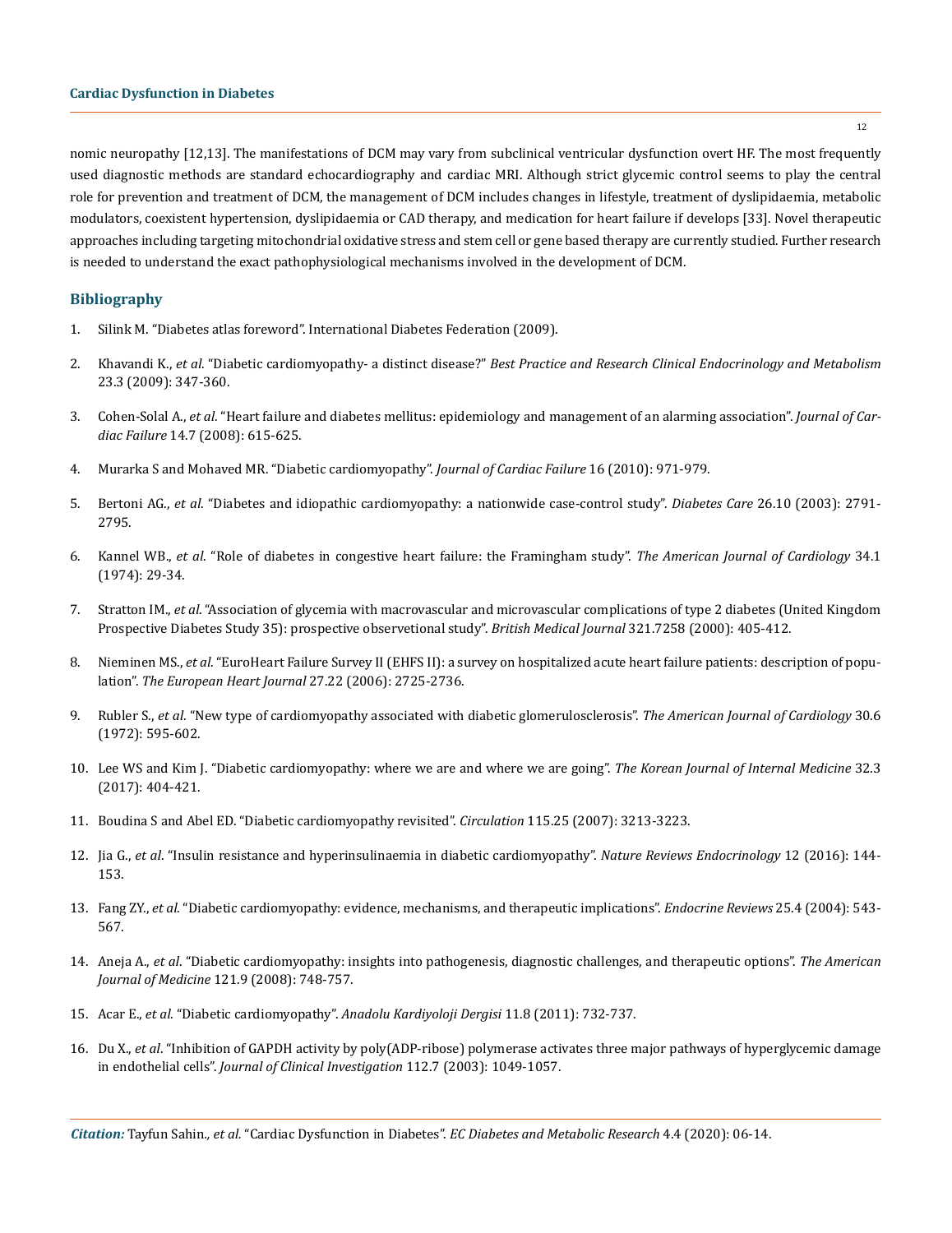- 17. Aragno M., *et al*[. "Oxidative stress-dependent impairment of cardiac-specific transcription factors in experimental diabetes".](https://pubmed.ncbi.nlm.nih.gov/16935841/) *Endocrinology* [147.12 \(2006\): 5967-5974.](https://pubmed.ncbi.nlm.nih.gov/16935841/)
- 18. Frustaci A., *et al*[. "Myocardial cell death in human diabates".](https://pubmed.ncbi.nlm.nih.gov/11110769/) *Circulation Research* 87 (2000): 1123-1132.
- 19. Chen S., *et al*[. "Diabetes-induced myocardial structurel changes: role of endothelin-1 and its receptors".](https://pubmed.ncbi.nlm.nih.gov/10966825/) *Journal of Molecular and Cellular Cardiology* [32 \(2000\): 1621-1629.](https://pubmed.ncbi.nlm.nih.gov/10966825/)
- 20. Mizushige K., *et al*[. "Alteration in left ventricular diastolic filling and accumulation of myocardial collagen at insulin-resistant predia](https://pubmed.ncbi.nlm.nih.gov/10694530/)[betic stage of a type II diabetic rat model".](https://pubmed.ncbi.nlm.nih.gov/10694530/) *Circulation* 101 (2000): 899-907.
- 21. Rodrigues B., *et al*[. "Metabolic disturbances in diabetic cardiomyopathy".](https://pubmed.ncbi.nlm.nih.gov/9546630/) *Molecular and Cellular Biochemistry* 180 (1998): 53-57.
- 22. Mandavia CH., *et al*[. "Over-nutrition and metabolic cardiomyopathy".](https://www.ncbi.nlm.nih.gov/pmc/articles/PMC3393834/) *Metabolism* 61.9 (2012): 1205-1210.
- 23. Atkinson LL., *et al*[. "Potential mechanisms and consequences of cardiac triacylglycerol accumulation in insulin-resistant rats".](https://pubmed.ncbi.nlm.nih.gov/12464581/) *The [American Journal of Physiology: Endocrinology and Metabolism](https://pubmed.ncbi.nlm.nih.gov/12464581/)* 284.5 (2003): E923-E930.
- 24. Zhou X., *et al*[. "Nebivolol improves diastolic dysfunction and myocardial remodeling through reductions in oxidative stress in the](https://www.ncbi.nlm.nih.gov/pmc/articles/PMC2841702/) Zucker obese rat". *Hypertension* [55.4 \(2010\): 880-888.](https://www.ncbi.nlm.nih.gov/pmc/articles/PMC2841702/)
- 25. Campbell DJ., *et al*[. "Impact of type 2 diabetes and the metabolic syndrome on myocardial structure and microvasculature of men with](https://cardiab.biomedcentral.com/articles/10.1186/1475-2840-10-80) coronary artery disease". *[Cardiovascular Diabetology](https://cardiab.biomedcentral.com/articles/10.1186/1475-2840-10-80)* 10 (2011): 80.
- 26. Islam KN., *et al*[. "Fragmentation of ceruloplasmin following non-enzymatic glycation reaction". Journal of Biochemistry 118.5 \(1995\):](https://pubmed.ncbi.nlm.nih.gov/8749326/) [1054-1060.](https://pubmed.ncbi.nlm.nih.gov/8749326/)
- 27. [Debonoa M and Cachia E. "The impact of cardiovascular autonomic neuropathy in diabetes: is it associated with left ventricular dys](https://pubmed.ncbi.nlm.nih.gov/17197251/)function?" *[Autonomic Neuroscience](https://pubmed.ncbi.nlm.nih.gov/17197251/)* 132.1-2 (2007): 1-7.
- 28. Hayat SA., *et al*[. "Diabetic cardiomyopathy: mechanisms, diagnosis and treatment".](https://pubmed.ncbi.nlm.nih.gov/15341511/) *Clinical Science* 107.6 (2004): 539-557.
- 29. Maisch B., *et al*[. "Diabetic cardiomyopathy-fact or fiction?".](https://pubmed.ncbi.nlm.nih.gov/21424347/) *Herz* 36.2 (2011): 102-115.
- 30. Schannwell CM., *et al*[. "Left ventricular diastolic dysfunction as an early manifestation of diabetic cardiomyopathy".](https://pubmed.ncbi.nlm.nih.gov/12373045/) *Cardiology* 98.1-2 [\(2002\): 33-39.](https://pubmed.ncbi.nlm.nih.gov/12373045/)
- 31. [Zarich SW and Nesto RW. "Diabetic cardiomyopathy".](https://pubmed.ncbi.nlm.nih.gov/2683698/) *American Heart Journal* 118.5-1 (1989): 1000-1012.
- 32. Bildirici U., *et al*[. "Diagnostic value of poor R-wave progression in electocardiograms for diabetic cardiomyopathy in type 2 diabetic](https://pubmed.ncbi.nlm.nih.gov/20842740/)  patients". *Clinical Cardiology* [33.9 \(2010\): 559-564.](https://pubmed.ncbi.nlm.nih.gov/20842740/)
- 33. Pappachan JM., *et al*[. "Diabetic cardiomyopathy: pathophysiology, diagnostic evaluation and management".](https://pubmed.ncbi.nlm.nih.gov/24147202/) *World Journal of Diabetes* [4.5 \(2013\): 177-189.](https://pubmed.ncbi.nlm.nih.gov/24147202/)
- 34. Stolen TO., *et al*[. "Interval training normalizes cardiomyocyte function, diastolic Ca2+ control, and SR Ca2+ release synchronicity in a](https://pubmed.ncbi.nlm.nih.gov/19679837/)  [mouse model of diabetic cardiomyopathy".](https://pubmed.ncbi.nlm.nih.gov/19679837/) *Circulation Research* 105.6 (2009): 527-536.
- 35. Epp RA., *et al*[. "Exercise training prevents the development of cardiac dysfunction in the low-dose streptozotocin diabetic rats fed a](https://pubmed.ncbi.nlm.nih.gov/23369057/)  high-fat diet". *[Canadian Journal of Physiology and Pharmacology](https://pubmed.ncbi.nlm.nih.gov/23369057/)* 91.1 (2013): 80-89.
- 36. Adler AI., *et al*[. "Hyperglycemia and hyperinsulinemia at diagnosis of diabetes and their association with subsequent cardiovascular](https://pubmed.ncbi.nlm.nih.gov/10539797/)  [disease in the United Kingdom propective diabetes study \(UKPDS 47\)".](https://pubmed.ncbi.nlm.nih.gov/10539797/) *American Heart Journal* 138.5-1 (1999): 353-359.